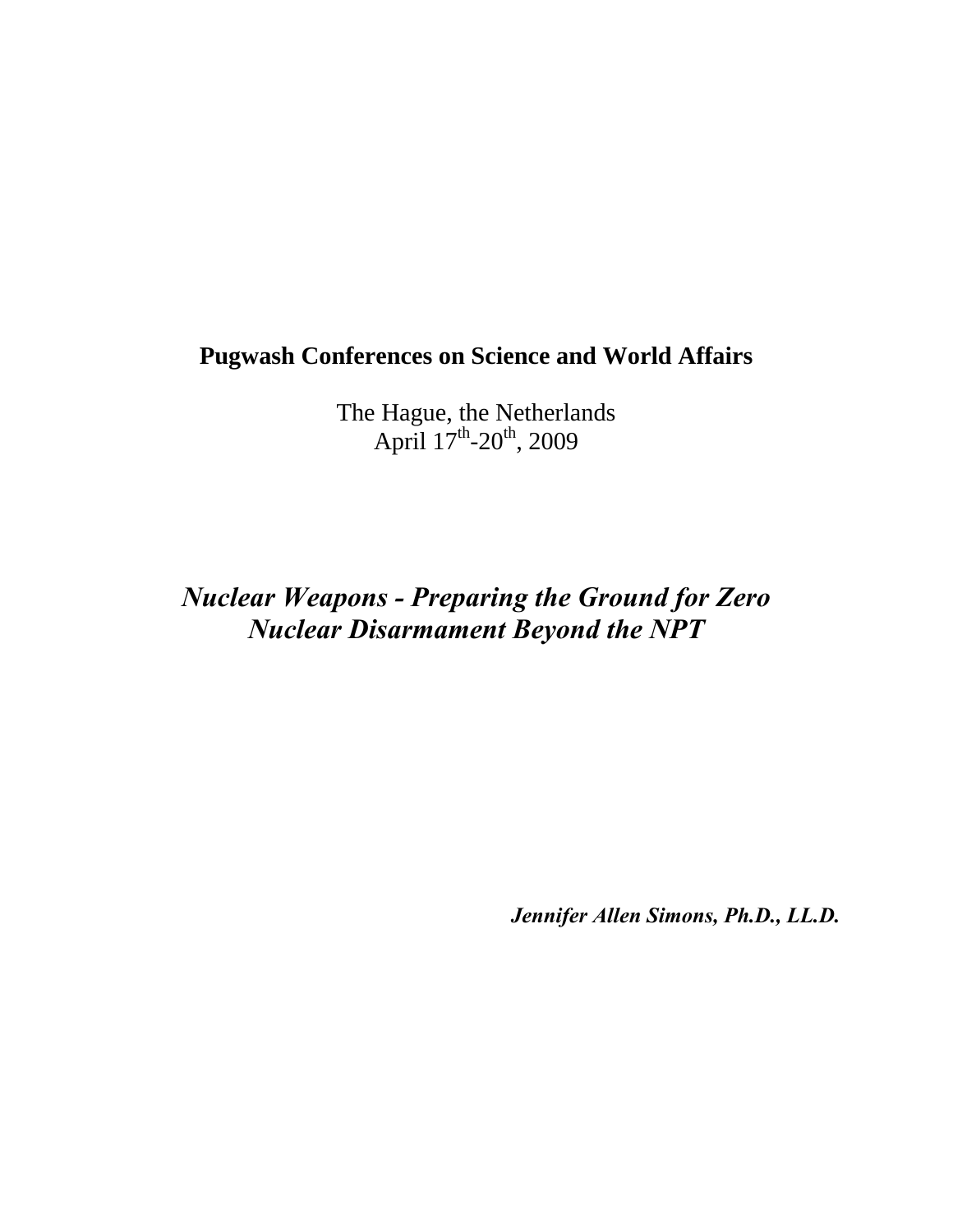Good Afternoon,

 $\overline{a}$ 

First I would like to thank Pugwash President, Amb. Jayantha Dhanapala; Secretary-General Prof. Paolo Cotta-Ramusino; Prof. Georg Frerks, Chair of Netherlands Pugwash, and the organizers for inviting me to participate in this conference. I also want to commend Pugwash for its contribution to making a better world.

I am pleased that an entire day of the Conference is devoted to Nuclear Disarmament because we have entered into unprecedented epoch of hope, of beneficial change, a time when the elimination of nuclear weapons is at its most likely prospect with the Presidents of the United States and Russia - the two states possessing 96% of the world's nuclear weapons - having committed their countries to achieving a nuclear free world.

I note that Canada is in parentheses after my name on the Agenda, so I imagine that I ought to be speaking from a Canadian perspective. But I believe I am representative of a community larger than one country. I am a citizen of Canada. I am also, by birth, a citizen of Australia; and because my father was born in England, I am a UK citizen and therefore a member of the European Community. Because of these countries memberships in NATO and ANZUS, I am under two nuclear umbrellas, umbrellas which violate Article 1 of the Nuclear Non-Proliferation Treaty<sup>1</sup>.

 Canada has always held the rather ambiguous – even schizophrenic - position with regard to the Nuclear Non-Proliferation Treaty and NATO. For example, in 1999, Canada supported both dealerting of nuclear weapons, and contrarily, NATO nuclear policy. Fellow Canadian, Ernie Regehr, of Project Ploughshares - who is here - pointed out recently, that Canada is no longer supporting de-alerting of nuclear weapons – and now out of step with most of the world - citing as its rationale, its now consistent position with NATO nuclear policy.

Members of the Canadian public, though, are of two minds, and maintain a divided position with regard to nuclear weapons. Last year, The Simons Foundation polled Canadians on this issue. The poll has plus or minus 2.2% accuracy. We learned that the majority of Canadians (88%) believe that nuclear weapons make the world a more dangerous place and overwhelmingly support a ban. Yet, astonishingly, more than half (53.9%) feel that Canada is safer under the protection of NATO's nuclear umbrella.

Given these statistics I do not feel I can speak for Canadians because I am not of two minds. My position is single-minded, undeviating, unwavering. I am a normal woman with children and grandchildren. I feel consistently unsafe with the 23,335 nuclear weapons in the world, and with the knowledge that thousands of these weapons are on high-alert status. So it has become my life's work to rid the world of these weapons and to eliminate their dangerous umbrellas.

For this reason, I feel most fortunate to be a Founding Partner of Global Zero, and have chosen to speak today about Preparing the Ground for Zero.

<sup>1</sup> *Commitment to not transfer to any recipient whatsoever nuclear weapons or other nuclear explosive devices or control over such weapons or explosive devices either directly or indirectly*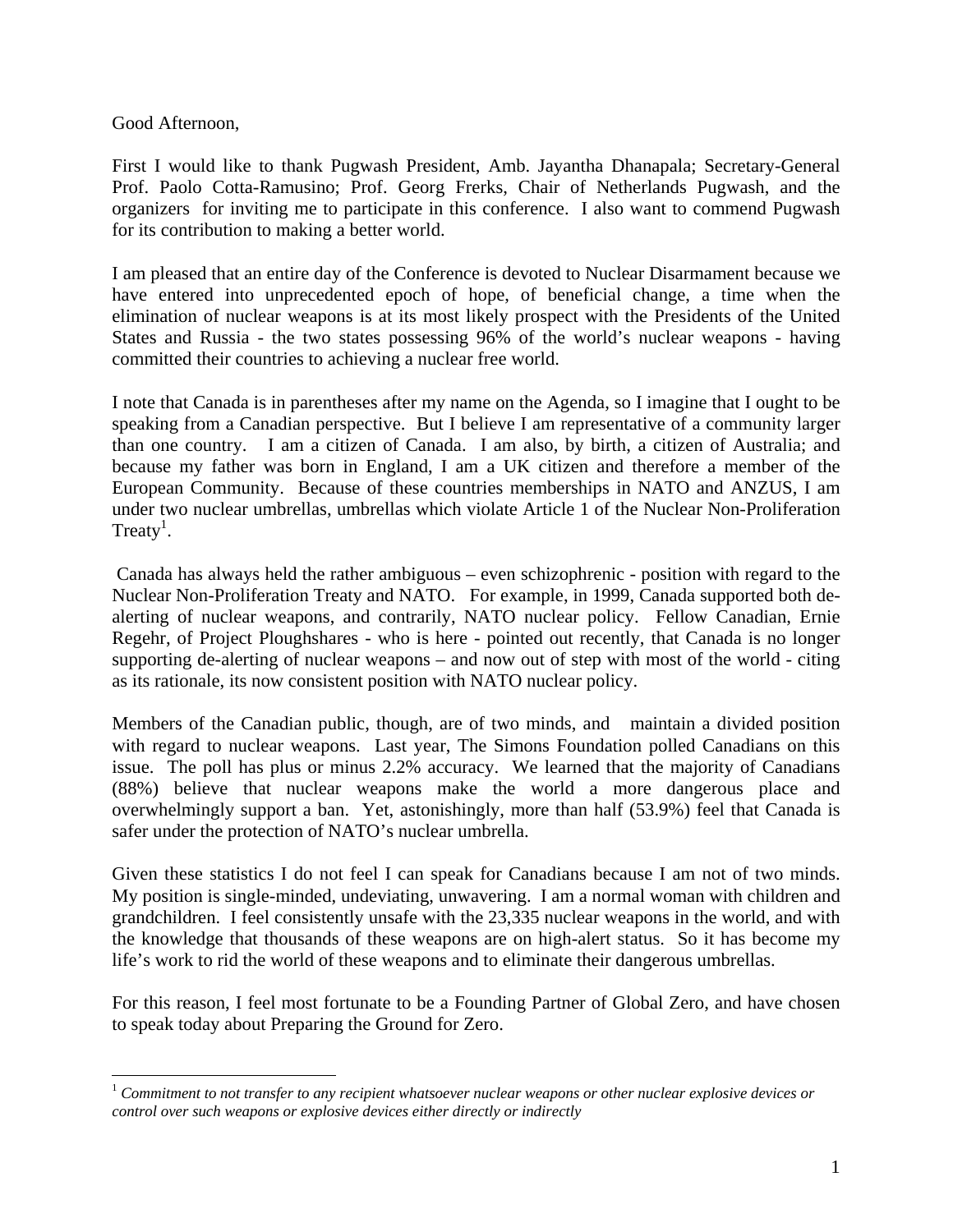Global Zero is a new worldwide non-partisan initiative spearheaded by more than 100 International leaders working for a binding, verifiable agreement to eliminate all nuclear weapons. The groundwork for Global Zero's launch, last year in Paris, was laid by Bruce Blair, President of the World Security Institute and former nuclear launch officer. Global Zero grows from the premise that proliferation and nuclear terrorism have become the predominant threats, and that global zero is the only effective lasting solution. The joint commitment from Presidents Obama and Medvedev to eliminate nuclear weapons creates a real opportunity to achieve this.

 The dramatic rise of Global Zero and world-wide outpouring of support for its platform from the grass-roots to the highest levels has caught the attention of the world in a way that we longserving nuclear disarmers just dream about.

Global Zero has the backing of many former world leaders who have not yet signed on, and I believe, some current leaders. The principal signatories of Global Zero include nine former heads of state; eight former foreign ministers from the United States, Russia, Britain and India; three former defense ministers from the United States and Britain; six former national security advisors from the United States, India and Pakistan; and nineteen former top military commanders from the United States, Russia, China, Britain, India and Pakistan.

These people have been involved at the highest levels in making political and/or practical decisions on the use, upgrading, development, and stewardship of nuclear weapons. So these are people who are being taken very seriously. Quite a few Global Zero principals are participating in this conference: The Hon. Ruud Lubbers, Sir Malcolm Rifkind, Sir Hugh Beach, the Hon. Amr Moussa, Lt. General Talat Masood, Gen. Pan Zhenqiang, Ambassador G. Parthasarathy, General Pan Zhenqiang, and our Pugwash President, Jayantha Dhanapala. I imagine there are others here that I do not know about. There are many here too, who have signed on, and I invite all conference participants to add their signatures at www.globalzero.org .

Within the coming weeks Global Zero will announce the formation of an international commission of prominent political and military leaders and policy experts from the United States, Russia, most of the other nuclear weapons states and some key non-weapons states. The Commission members will develop a detailed step-by-step action plan for the phased elimination of nuclear weapons within a date that has yet to be decided. The elimination to zero will be accomplished through phased and verified reductions over a period of years.

Last month, prior to the meetings between the Presidents of the United States and Russia, Global Zero principals, Senator Chuck Hagel and Ambassador Richard Burt, met with President Medvedev in Moscow, and with President Obama in Washington and presented them with letters signed by some eighty Global Zero members urging them to seize this opportunity by delivering a joint statement announcing that:

1) The United States and the Russian Federation, beginning immediately with the negotiations of a follow-on agreement to START, will work to achieve an accord for deep reductions in the two nations' arsenals and, very importantly,

 2) That this accord will be the first step in a longer-term effort to eliminate all nuclear weapons worldwide through phased and verified reductions.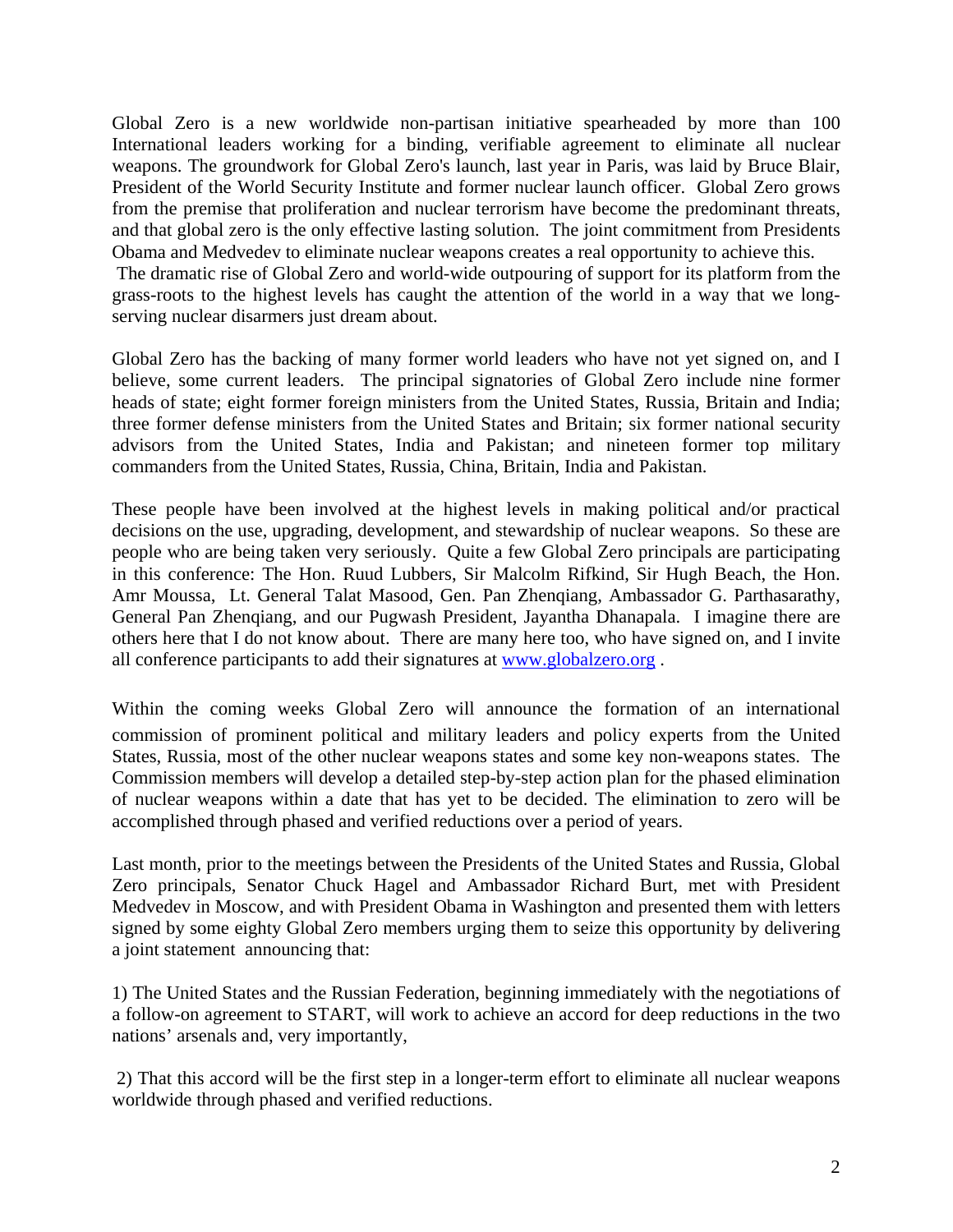*Without doubt*, these letters; the high-level one-to one meetings; the ongoing outreach; and the exposure Global Zero has received in the media worldwide on a consistent basis, since its Inaugural Meeting in Paris, last December; have played a part in the results we are seeing. *And indeed*, both requests in the Global Zero letters are in accord with the Agreement by the two Presidents and with President Obama's Prague commitment.

The time is right now to eliminate nuclear weapons and we must not let this opportunity pass. The dramatic change in United States leadership – a President, who has committed to the United States to leading the world in abolishing its nuclear weapons - is providing the major impetus upon which the world is hanging its hopes. And the joint commitment of President Obama and Russian President Medvedev to elimination of nuclear weapons makes it a realizable goal.

As Michael Krepon of Stimson Center says, "It is remarkable how unremarkable [the] calls for eliminating nuclear weapons have become."<sup>2</sup> However, while calls for elimination, and commitments without an end date, are not elimination, they do represent a changing dynamic.

To rid the world of nuclear weapons is no simple task. The United States and Russia are highly militarized, democratic countries - consumer societies, with strong vested interests vying to maintain their supremacy, and their wealth.

Moreover, not everyone is of view that nuclear weapons are abhorrent and that to use them would be to commit a crime against humanity. The rationale often heard in the United States that one nuclear weapon (from Iran, North Korea or terrorists) is a threat to the country, and to eliminate nuclear weapons will make the United States the globally predominant military state gives one no sense of security.

 Russian Prime Minister Putin, in a recorded discussion with Global Zero Principal United States Ambassador Robert Blackwill, acknowledged that the world is "constantly in apprehension of some nuclear disaster" and said that he believes it is "quite possible to liberate humanity from nuclear weapons" because, he says, there are "technological developments in conventional weapons which make nuclear weapons in certain instances obsolete. "Why," he asks, would we need nuclear weapons if we have other means?"*<sup>3</sup>*

This rationale is equally frightening. We do not have to accept these as valid reasons for their elimination. Indeed, we do have to acknowledge these and work against them.

In preparing the ground for zero nuclear weapons, - paving the way for zero - there are many preliminary measures – or better said – parallel concurrent steps to be taken in order to facilitate this step-by-step process so that Russia and the US can sit at a table together with the confidence that they are truly partners working together for a better, more stable world; and moreover, convinced that it is in the interests of both parties to eliminate their nuclear arsenals.

<sup>&</sup>lt;sup>2</sup> "Getting to Zero" www.dailytimes.com.pk

*<sup>3</sup> discussion with US Amb. Bob Blackwill, Matt Brown letter 15/10/08*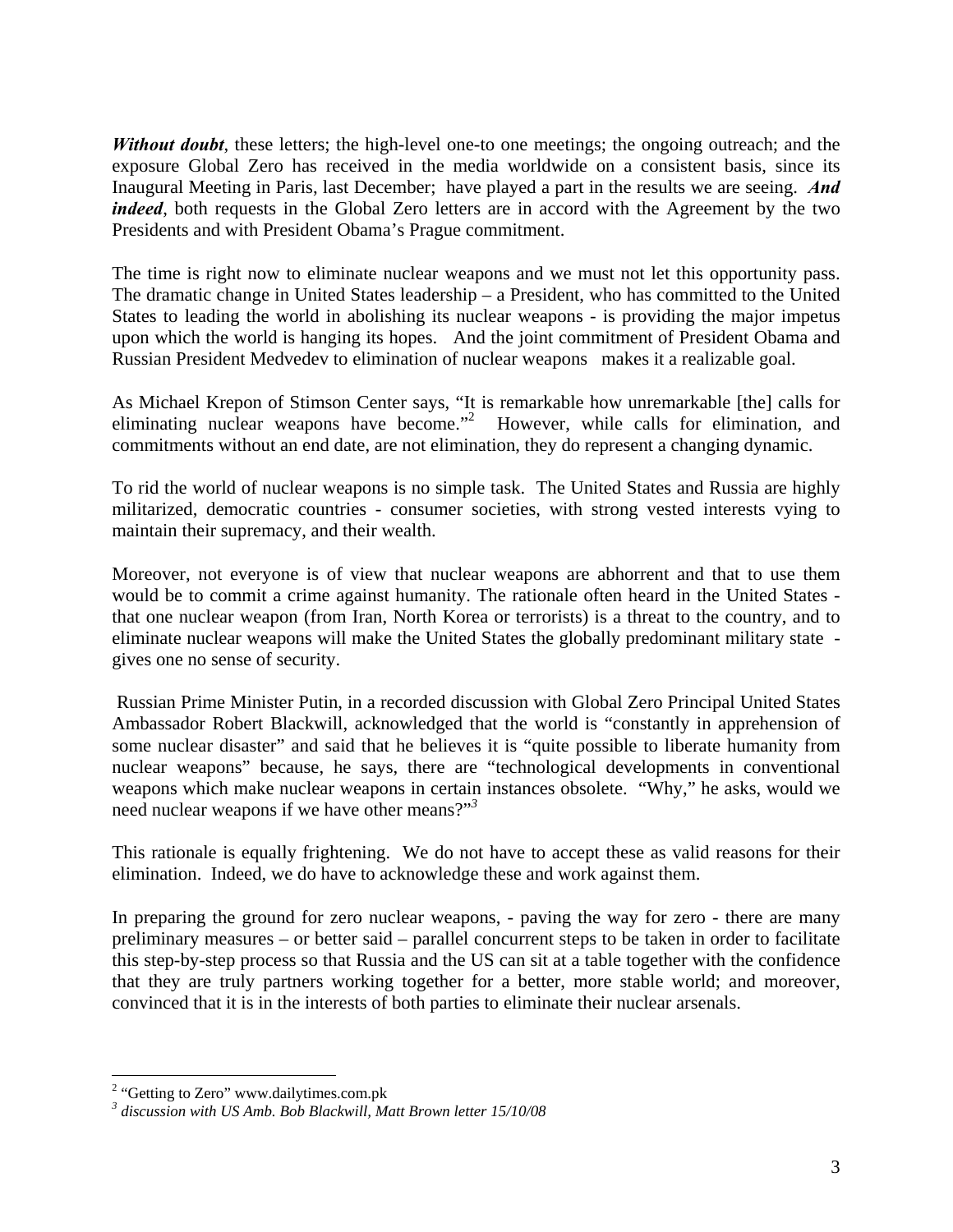I am proposing two major steps. Without doubt there are others. And then I will say a few words about Non-Proliferation and Disarmament Measures. I must say at this point that nothing that I am proposing should, in any way, be placed as an obstacle in the path of nuclear disarmament.

The two steps are:

- 1) Joining together in cooperative security arrangements.
- 2) Confidence Building Measures

#### *Cooperative security is the new paradigm: a paradigm shift from the divisive Cold-War model*

#### *NATO*

President Obama and President Medvedev, in their April 1<sup>st</sup> Joint Statement, agreed that their countries would work together on issues that were destabilizing the world and agreed that the resumption of activities of the NATO-Russia Council was a positive step. However, the NATO encirclement of Russia and the positioning of military bases close to the border remains a contentious issue - an issue Mikhail Gorbachev spoke to on April  $2<sup>nd</sup>$ , accusing the United States of failing to fulfill its promise after the reunification of Germany, that "NATO would not move a centimeter to the east."<sup>4</sup>

 It is impossible, at this stage, to back-track on this enlargement, but in order to ameliorate this situation the military bases could be removed and then, to resolve it, an invitation extended to Russia to join NATO. To invite Russia to join NATO would be consistent with the requests and proposals from the Presidents of Russia.

 In 1991 President Yeltsin asked to join NATO, a request that was quickly withdrawn by his government. However, during the NATO enlargement in the 1990s, Russia was asking that the OSCE-type<sup>5</sup> - Vancouver to Vladivostok - umbrella supported by NATO and Russia over Europe and Eurasia, be the guarantor of security.

President Medvedev, in June 2008, made a similar proposal for a NATO-Russian partnership - a new European security architecture, within the framework of OSCE, the Russia-NATO Council and other organizations - to deal with current regional issues such as Iran, and Israel and Palestine in the Middle East; Pakistan and Afghanistan; North Korea and others as they emerge, for example, currently building Russia-Canada tensions over the resource-rich melting Arctic Circle.

# *Missile Defense*

 $\overline{a}$ 

The Ballistic Missile Defense bases in the Czech Republic and Poland are also a contentious issue. In June 2007, President Putin proposed, as an alternative, that Russia join with the United

<sup>4</sup> *http://en.rian.ru/russia/20090402/120879153.html* 

<sup>5</sup> *OSCE: Organization for Security and Cooperation in Europe*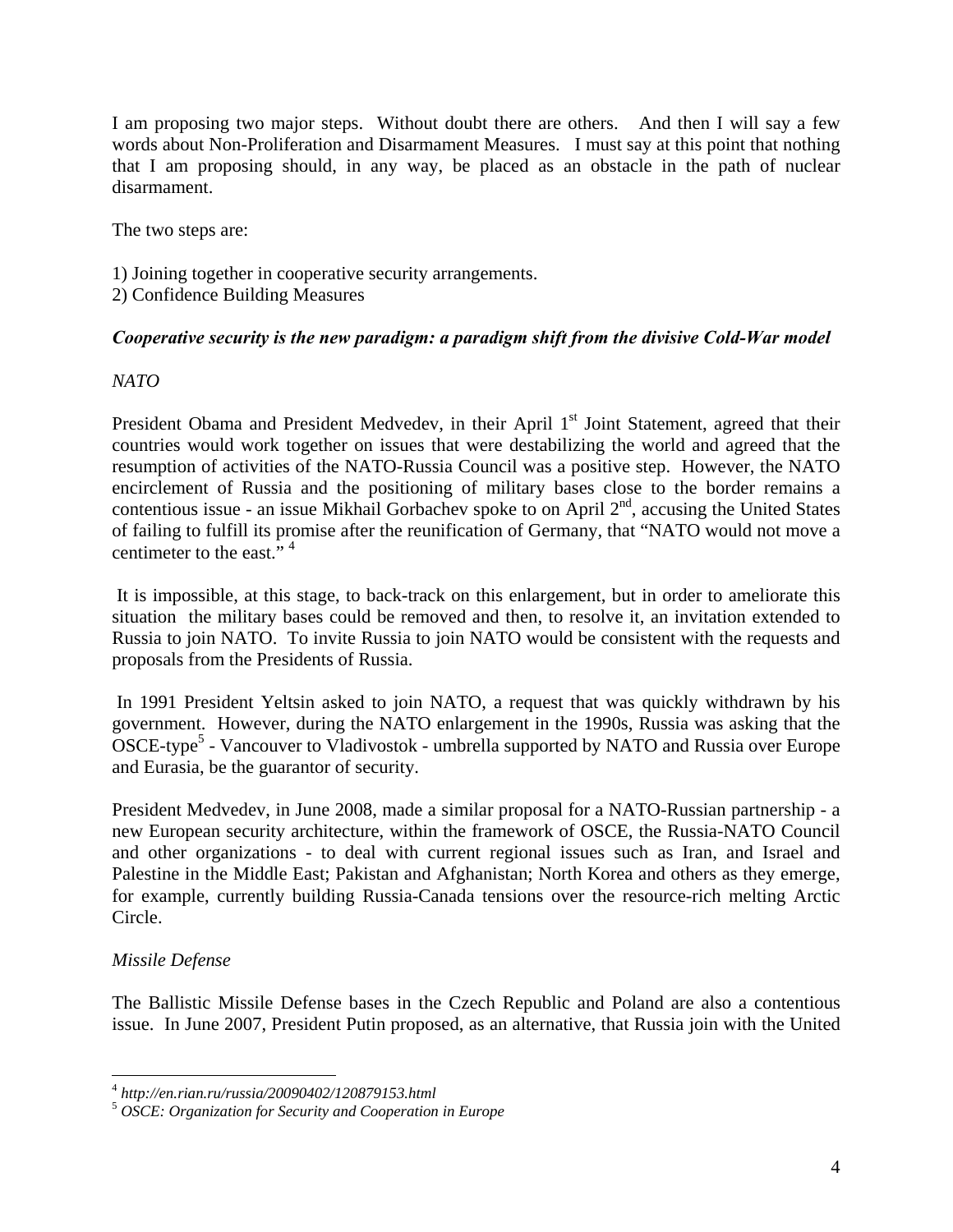States to operate a Missile Defense shield in Azerbaijan. He also proposed that this Missile Defense cooperation be expanded to include NATO and the rest of Europe.

President Obama in his Prague speech made no clear commitment to a Missile Defense System. He appeared to be using this opportunity to send a message to Iran that "as long as threat from Iran persists, [the United States] will go forward with a missile defense system that is costeffective and proven" - which of course, to date, it is not – and he committed to dismantling the system "if the Iranian threat is eliminated."

However, if Iran continues to be a threat and the Missile Defense System is proven to work and is cost-effective, a viable plan for co-operative security would be to accept the offer from Russia to host the system in Azerbaijan.

These steps would go a long way to addressing the issues that divide Russia and the United States and prepare the ground for the task of dismantling arsenals until the number of nuclear weapons is at zero.

# *Confidence Building Measures*

#### *NATO Nuclear Weapons*

A major confidence-building endeavour, in building the Russia-US partnership, would be for the US to remove its nuclear weapons from NATO countries. A second measure would be for the United Kingdom to remove its nuclear weapons from NATO military command. The two countries then would be complying with Article I of the Nuclear Non-Proliferation Treaty.

#### *And then we have Space Security*

Another confidence building measure would be for the United States to reverse its position on the need for a Treaty to Prevent an Arms Race in Space. The United States rejected the draft treaty introduced into the United Nations General Assembly by Russia and China, stating that it is unnecessary because there are no weapons in space. However, in 2001 the United States Space Agency Director announced that all NASA missions in the future would have both military and civilian applications. This position is consistent with the United States longstanding plans to dominate space, to deny access to others in order to protect its space assets.

 The draft treaty presented by Russia and China, as it currently stands – (with due respect to you, Ambassador Hu. I know you have worked tirelessly to achieve this Treaty) - is not complete in that it requires clauses to prevent research, development and manufacture of space weapons, and also essential verification and transparency measures.

# *I want now to say a few words about Non-Proliferation Measures to Prevent Armament and Re-Armament*

Presidents Obama and Medvedev, in their joint Statement, along with their Agreement to cuts their arsenals, named a number of important measures - to strengthen the NPT and to fulfill the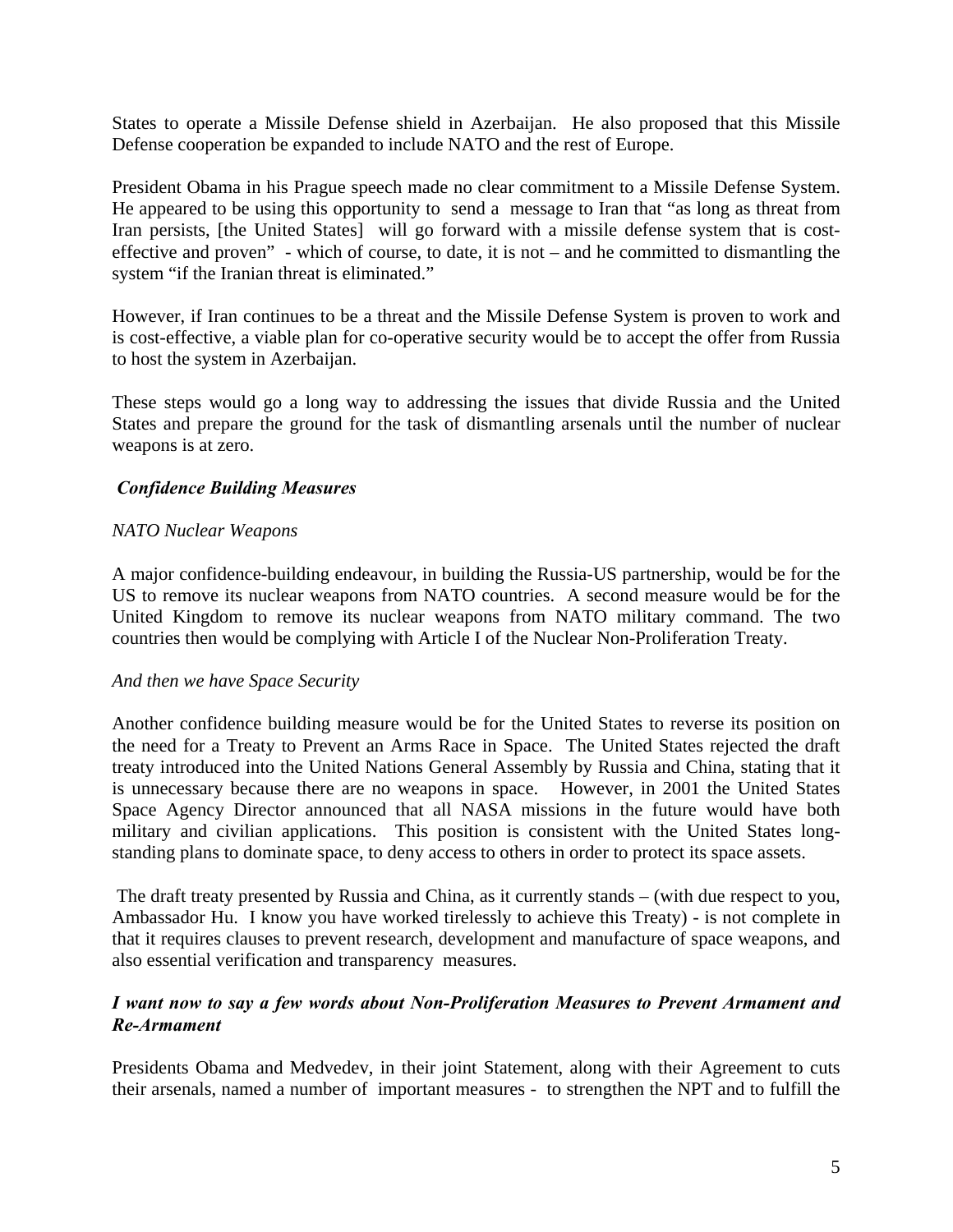disarmament obligations under Article VI . Two of the Article VI 13 Steps - Step 1, the Comprehensive Test Ban Treaty and Step 3, the Fissile Material Cutoff Treaty, and the others named by the two Presidents (UN Security Council Resolution 1540, PSI etc.),<sup>6</sup> are important non-proliferation measures - prevention - and should be pursued concurrently with disarmament action. *They are not disarmament measures and should not be considered as such. They are not elimination of nuclear weapons and their delivery systems to zero.* 

### *Disarmament*

1

Both Presidents have committed their countries to reducing their arsenals, to replacing the START Agreement due to expire at the end of the year with a new legally binding treaty. President Obama went one step further in his Prague speech saying that he and President Medvedev will seek a new agreement that is legally binding and sufficiently bold, setting the stage for further cuts and seeking to include all nuclear weapons states in this endeavour.

My hope is that the new Agreement replacing START would commit to cuts to 1000 each, with the stage set for cuts for 350 -500 weapons each. This would cover the phrase sufficiently bold – that is to say, bold enough and sufficient to interest the other nuclear weapon states.

Moreover, these cuts should include the destruction of the delivery systems, and work begin on a new multilateral treaty to ban nuclear and conventional intercontinental ballistic missiles along the lines of the bi-lateral Intermediate Range [500-5500 miles] Nuclear Forces Treaty (INF) Treaty, building on this treaty and on the groundwork laid by the International Code of Conduct Against Ballistic Missile Proliferation (ICOC).

 My understanding is that the Moscow Treaty SORT will be replaced by a legally binding treaty which will be signed before the existing START I expires. The cuts will be below the requirement of the Moscow Treaty. However, the larger number not deployed, and stored, are not included in these cuts, which is disappointing and not consistent with the goal for a world free of nuclear weapons.

It is my hope that the people of the world get behind Presidents Medvedev and Obama because they cannot succeed without this support. For one thing, the members of Congress who, in the past, would not vote to ratify the Comprehensive Test Ban Treaty, are still in Congress, and, I have heard, have not changed their minds.

Despite the fact that in Prague, President Obama stated "clearly and with conviction America's commitment to seek the peace and security of the a world without nuclear weapons," there are many people, engaged at the highest levels, both within and outside government, who support the *vision* of a nuclear free world but their *key word is vision*. They support reductions – even deep cuts - but they also support the retention of a low number of nuclear weapons.

The phrase *nuclear reduction* is currently becoming the acceptable conventional terminology for the elimination process. Nuclear reduction is the *method* used to reach the goal. A better,

<sup>6</sup> *UN Security Council Resolution 1540, the Nuclear Security Initiative, The Proliferation Security Initiative, support for the IAEA*